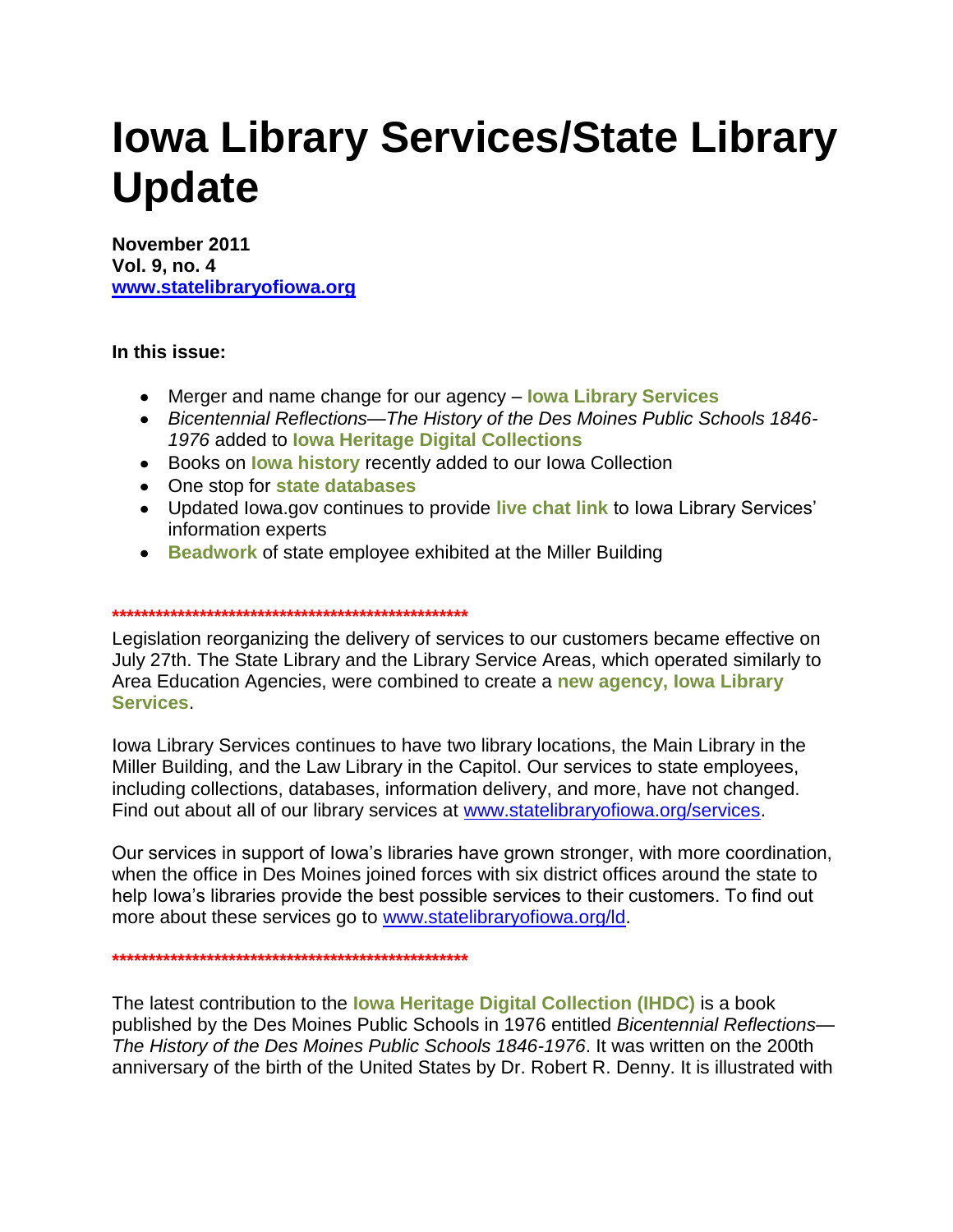pictures of all the schools and presents in great detail the history of public education in Des Moines including each elementary, junior high and high school that was ever built.

The book begins with a short general history of public education in the United States in the first part of the 19th century followed by the early beginnings of public schools in the Des Moines area. For those interested in the details on the development of the public school system in Des Moines, this 96-page book is a fascinating "must" read. You can find this title under "Places" in IHDC at [www.iowaheritage.org/browse.](http://www.iowaheritage.org/browse)

# **\*\*\*\*\*\*\*\*\*\*\*\*\*\*\*\*\*\*\*\*\*\*\*\*\*\*\*\*\*\*\*\*\*\*\*\*\*\*\*\*\*\*\*\*\*\*\*\*\***

The Iowa Collection is located in our Main Library in the Miller Building. Recent additions to the collection include a number of titles about **Iowa history**.

Titles include *The Children's Blizzard*, which is a meticulous account of the blizzard of January 12, 1888, which killed some 500 settlers in the Midwest; *Frontier Forts of Iowa: Indians, Traders, and Soldiers, 1682-1862*, describing the frontier forts that once stood in, or within view of, what is now the state of Iowa; and *We Have All Gone Away,* Curtis Harnack's emotionally moving memoir of growing up during the Great Depression on an Iowa farm among six siblings and an extended family of relatives.

For descriptions of these titles and many more go to our website at [http://library.booksite.com/7168/nl/?list=CNL13.](http://library.booksite.com/7168/nl/?list=CNL13) State employees may request that any of these items be sent to them. To do so, click on the link "Check our catalog" and then the "Request Item" button. Non-state employees with an Iowa Library Services/State Library card may check out books in person or request them through their local public libraries.

**\*\*\*\*\*\*\*\*\*\*\*\*\*\*\*\*\*\*\*\*\*\*\*\*\*\*\*\*\*\*\*\*\*\*\*\*\*\*\*\*\*\*\*\*\*\*\*\*\***

The State of Iowa's online presence at [www.Iowa.gov](http://www.iowa.gov/) and all of the linked web pages of the various departments, agencies and bureaus are some of the most information rich sources for Iowans on the internet. Sometimes there is so much offered on these web pages that locating a specific answer can be challenging. Finding where a particular database can be accessed online is one of the more difficult searches.

The state has online databases that can let you know where to find a notary, which restaurants have a clean bill of health, if your barber has a current license to practice, or even which livestock brands are in use by Iowa ranchers and farmers. To help Iowans find the information they need in a timely manner, Iowa Library Services/State Library has a **web page that lists online state databases**, by department, with links directly to the database. Check it out at [www.statelibraryofiowa.org/services/online](http://www.statelibraryofiowa.org/services/online-resources/iadbs)[resources/iadbs.](http://www.statelibraryofiowa.org/services/online-resources/iadbs)

#### **\*\*\*\*\*\*\*\*\*\*\*\*\*\*\*\*\*\*\*\*\*\*\*\*\*\*\*\*\*\*\*\*\*\*\*\*\*\*\*\*\*\*\*\*\*\*\*\*\***

You have probably noticed by now that the [www.iowa.gov](http://www.iowa.gov/) web pages were updated recently with a few changes to navigation. One thing that has not changed is the link in